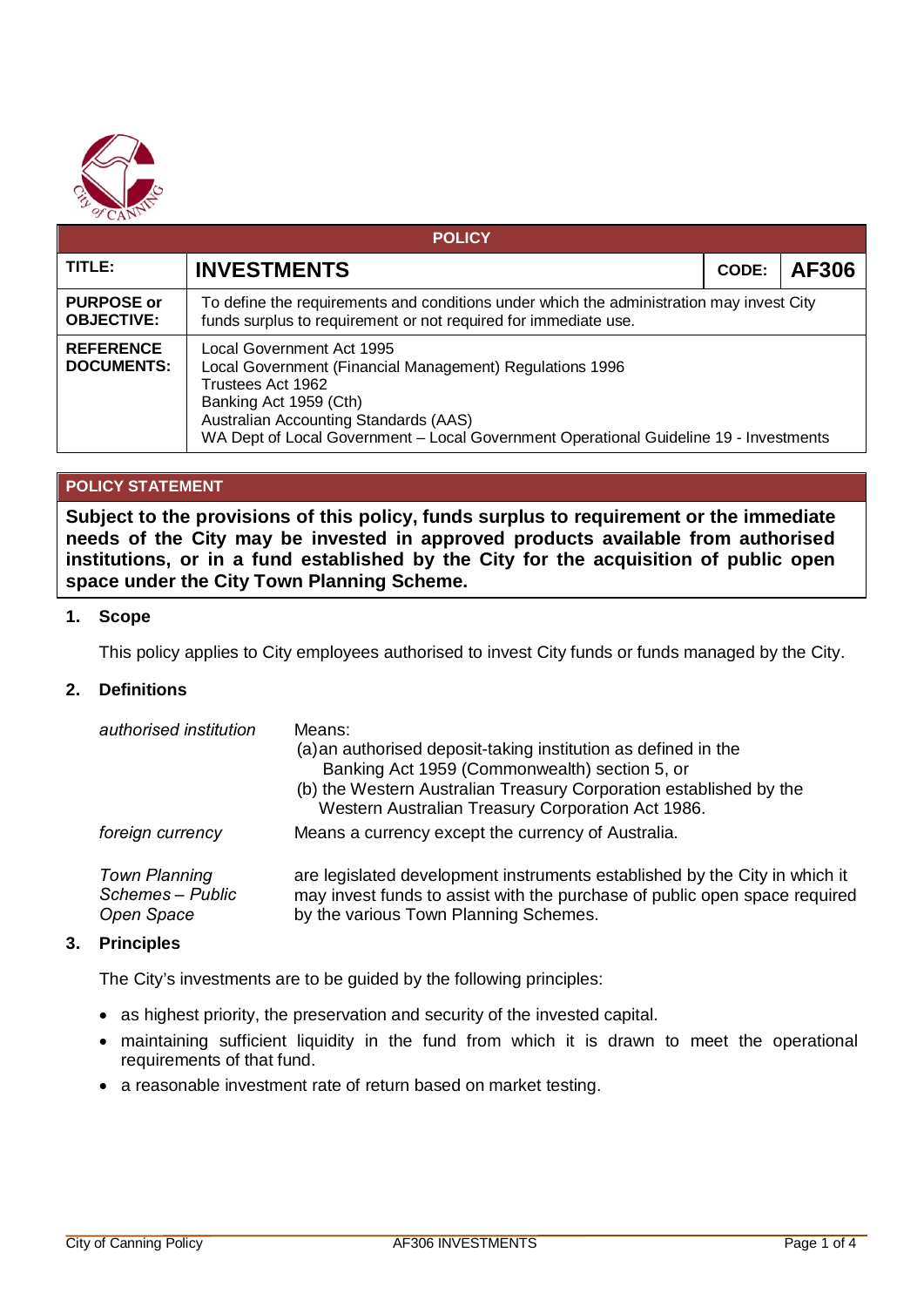## **4. Approved Investment Products**

City funds may be invested in one or more of the following financial products:

- (a) Fixed Term Deposits
- (b) Commercial Bank Bills
- (c) Government Bonds
- (d) A fund established under a Town Planning Scheme for the acquisition of public open space.

## **5. Prohibited Products**

City funds may not be invested:

- (a) with an institution except an authorised institution;
- (b) for a fixed term of more than 36 months;
- (c) in bonds that are not guaranteed by the Commonwealth Government, or a State or Territory government;
- (d) in bonds with a term to maturity of more than 3 years;
- (e) in a foreign currency.

## **6. Approved Authorised Institutions**

City funds may be only be invested with the following authorised institutions:

- (a) Licensed Australian Banks with a current Long Term *Standard and Poors (S&P)* rating of BBB or better
- (b) Licensed Australian Banks with a current Short Term *Standard and Poors (S&P)* rating of A3 or better
- (c) Bonds issued and guaranteed by the Commonwealth, State or Territory government within Australia
- (d) Western Australian Treasury Corporation.

#### **7. Risk Management Guidelines**

- (i) Investments obtained are to comply with three key criteria relating to:
	- Portfolio Credit Framework: Limit overall exposure of the portfolio as a whole, according to credit rating.
	- Counterparty Credit Framework: Limit exposure to individual counterparties /institutions, based on credit rating.
	- Term to Maturity Framework: limits based upon maturity of securities to ensure adequate working capital needs are met.

#### (ii) Investment Risk Limits

(a) Portfolio Credit Framework

To control the credit quality on the entire portfolio, the following credit framework limits the percentage of the portfolio exposed to any particular credit rating category.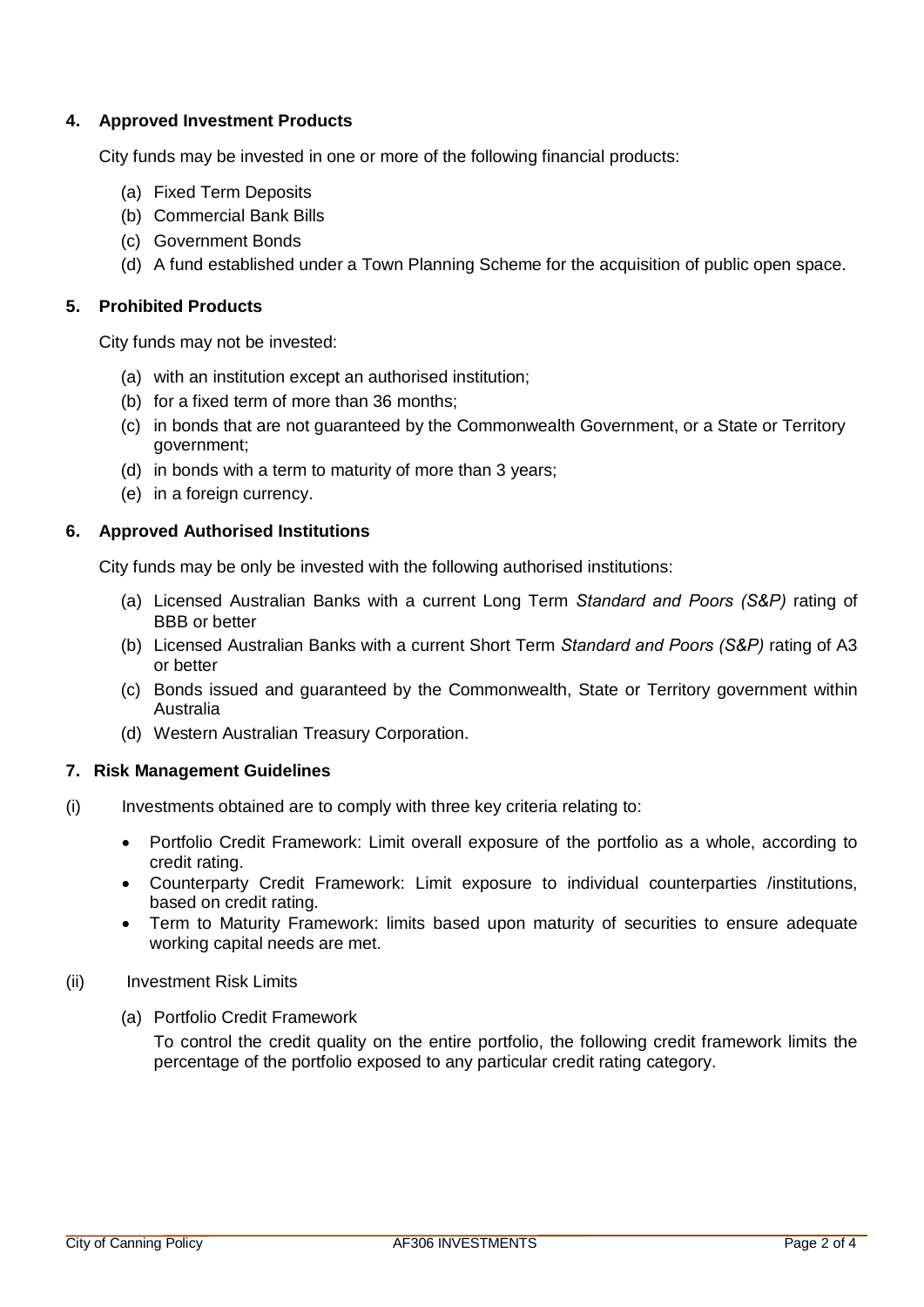| <b>Long Term</b><br>$>1 - 3$ Years | <b>Short Term</b><br>1 - 365 Days | Maximum %<br><b>Within Credit</b><br><b>Rating Category</b> | <b>Capacity to Repay</b> |
|------------------------------------|-----------------------------------|-------------------------------------------------------------|--------------------------|
| AAA                                | $A-1+$                            | 100%                                                        | <b>Extremely strong</b>  |
| $AA+$ to $AA-$                     | $A-1$                             | 100%                                                        | Very strong              |
| $A+$ to $A-$                       | $A-2$                             | 60%                                                         | Strong                   |
| BBB+ to BBB-                       | $A-3$                             | 20%                                                         | Adequate                 |

## (b) Counterparty Credit Limit.

Exposure to an individual counterparty/institution will be restricted by its credit rating so that single entity exposure is limited, as detailed in the table below.

| <b>Long Term</b><br>$>1 - 3$ Years | <b>Short Term</b><br>1 - 365 Days | Maximum % at<br>Any Time with<br><b>One Licenced</b><br><b>Bank</b> | <b>Capacity to Repay</b> |
|------------------------------------|-----------------------------------|---------------------------------------------------------------------|--------------------------|
| AAA                                | $A-1+$                            | 40%                                                                 | Extremely strong         |
| AA+ to AA-                         | $A-1$                             | 30%                                                                 | Very strong              |
| $A+$ to $A-$                       | $A-2$                             | 20%                                                                 | Strong                   |
| BBB+ to BBB-                       | $A-3$                             | 10%                                                                 | Adequate                 |

# (c) Term to Maturity Framework

The investment portfolio is to be invested within the maturity constraints as imposed by Regulation.

Commercial Bank Bills

• maximum of 25% of the total investment portfolio at any time.

## (iii) Credit Ratings

• If any of the City's investment bankers are downgraded to such an extent that they no longer fall within the recommended guidelines, the investment will be divested as soon as is possible. The minimum rating that an institution qualifies for Council funds will be BBB-/A3.

## **8. Supporting Sustainable Energy**

To reduce City's overall carbon footprint and wasteful use of natural resources, preference is to be given to financial institutions that invest in sustainable energy sources where:

- (a) The investment is compliant with the City's Investment Policy; and
- (b) The investment rate of interest is favourable to the City relative to other similar investments that may be on offer to the City at the time of the investment.

#### **9. Investment – Employee Obligations**

Employees responsible for making and managing investments must:

(a) At all times exercise due care, diligence and the skill expected of a prudent person.